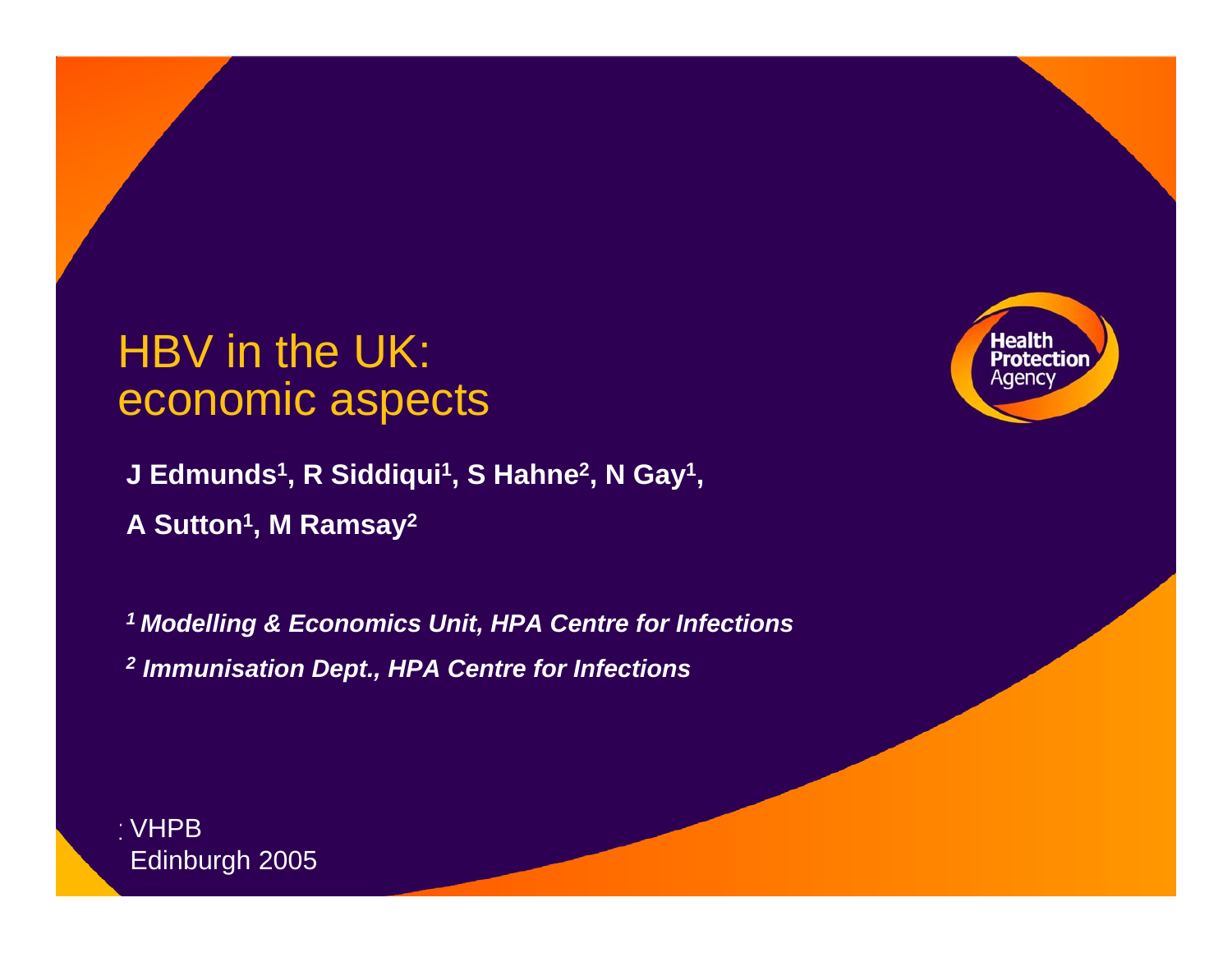# **Outline**



- Review epidemiology
- Universal options
	- Economic model
	- Parameterisation
	- Results & sensitivity analyses
- Alternative options
- Discussion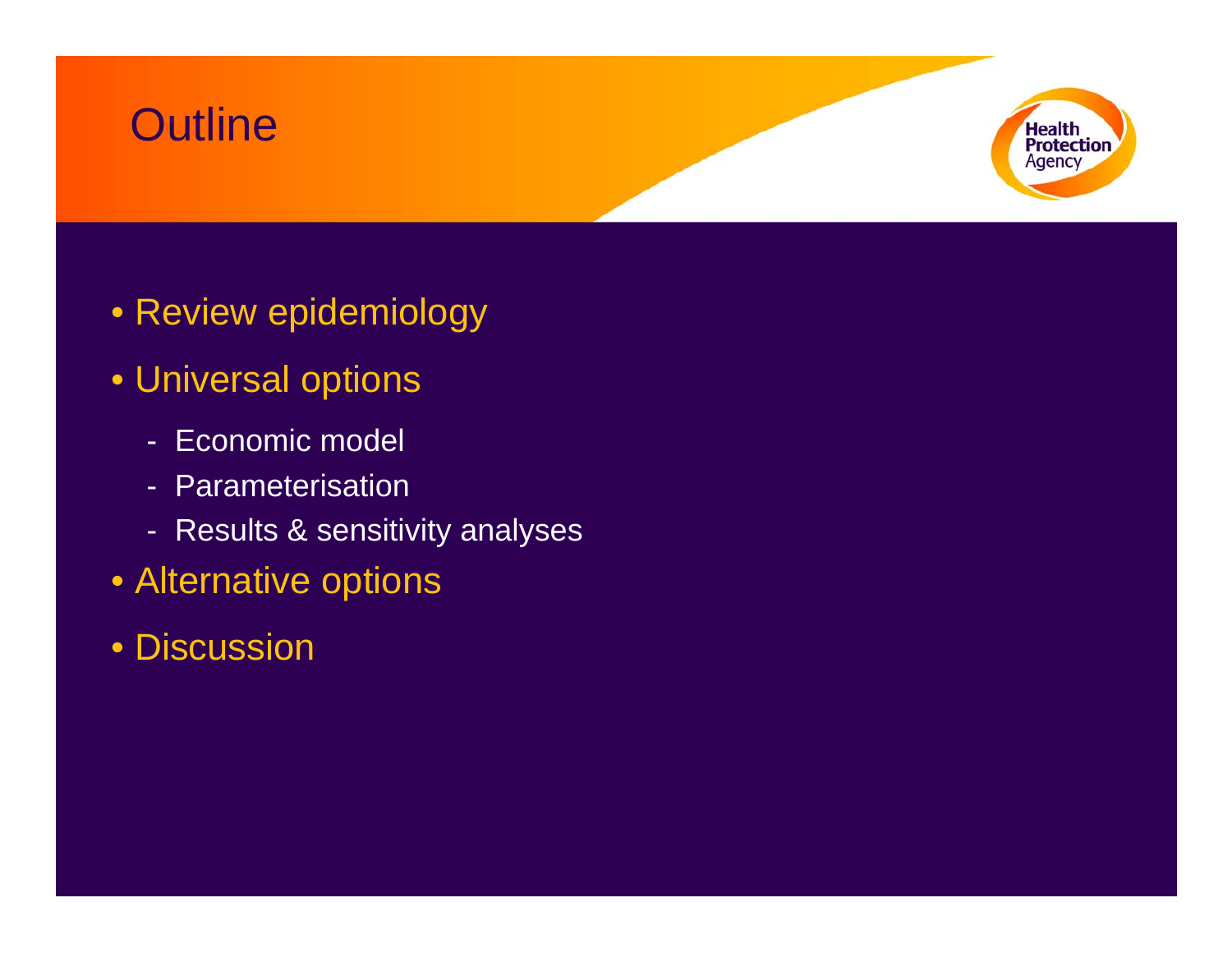# Review of epidemiology (Hahne et al. 2004)

- Incidence is low in England & Wales<br>• ~670 laboratory reports / yr
- •~670 laboratory reports / yr
- •~3,800 infections / yr
- •~ 280 chronic carriers / yr
- Most cases occur in risk groups
- Most (~95%) carriers living in UK acquired infection abroad
- •~6,500 new carriers immigrate
- Implic ations
- •Vaccination of risk groups may be more cost-effective
- •Universal vaccination will not lead to a significant reduction in resource use



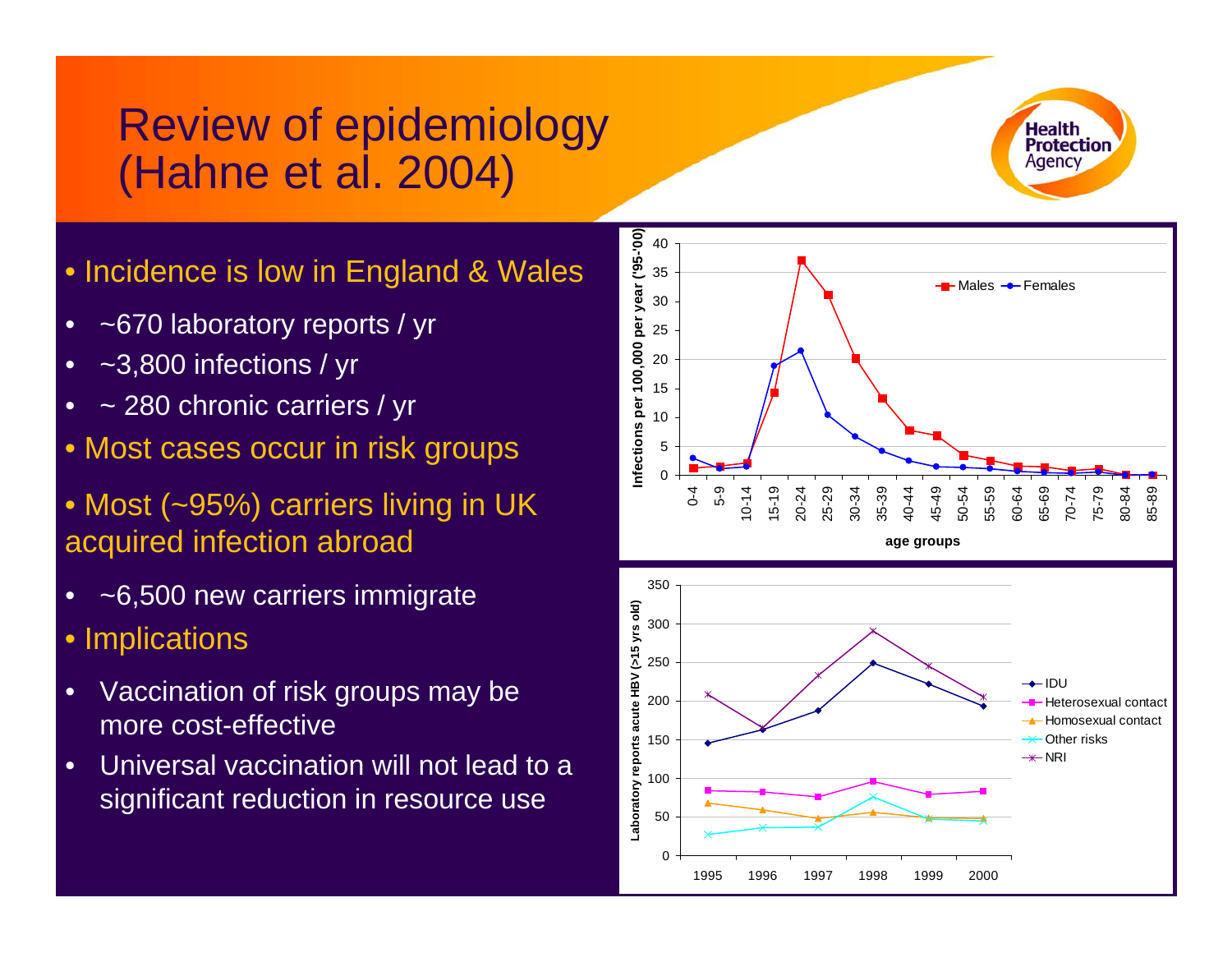Cohort model from Fenn et al. 1996, & Anderson, unpublished

#### • Cohort of individuals followed from birth (either vaccinated or not)

- Susceptible
- Acute infection
- Acute (fulminant) liver failure
- Chronic carrier
- Cirrhosis
- -Decompensated cirrhosis
- HCC
- -Immune
- Death
- Costs and benefits (life-years lost) compared in two cohorts
- Vaccination occurs in infancy (3 doses) or adolescence (2 doses)
- Males and females treated separately (incidence & progression differs)
- Transmission ignored (benefits underestimated)



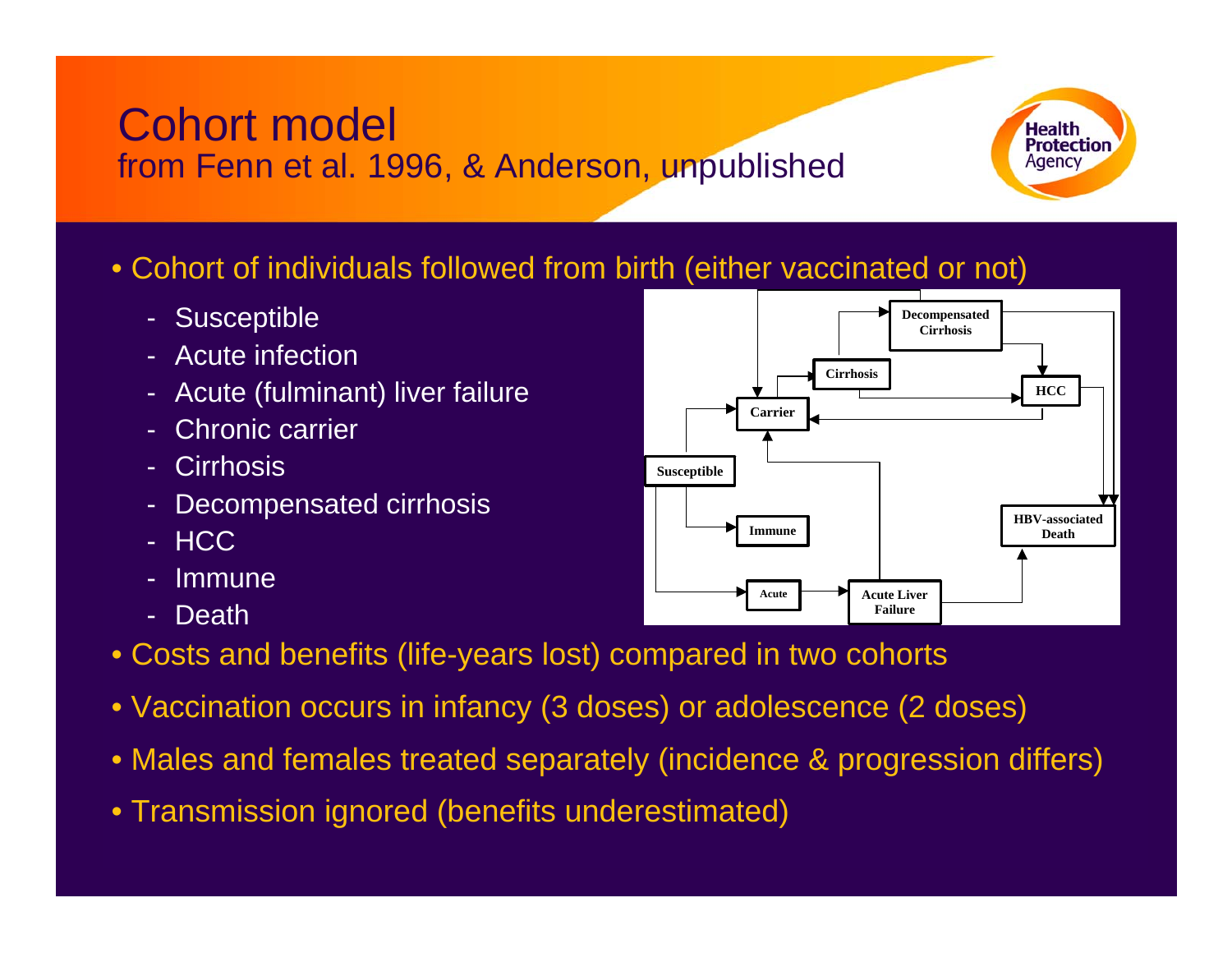### Cohort model epidemiological & demographic parameters



- Incidence taken from Hahne *et al.* (assume stable through time)
- • Also used South Asian estimates as part of sensitivity analysis
- Background mortality from **ONS**
- Most transition probabilities taken from literature
- $\bullet$  E.g. Cirrhosis to decomp cirrhosis and HCC from Fattovich et al. 1993

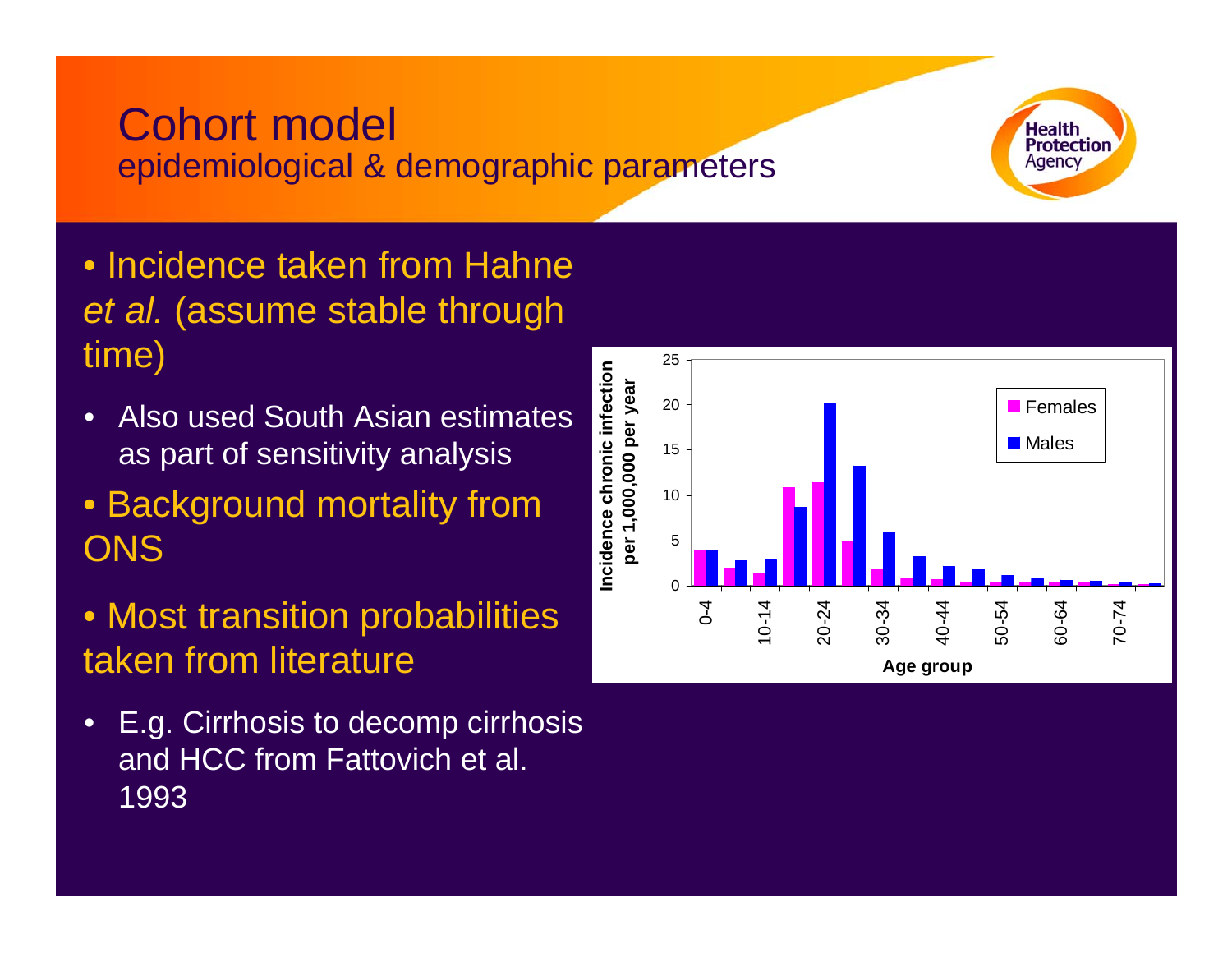### Cohort model epidemiological & demographic parameters



- •Little data on key progression (carrier to cirrhosis)
- •Estimates of 0.6 – 2.1% per yr
- Progression rates chosen to give
- ~25% developing HCC over lifetime
- –Do not fit observed data on time-course of progression (data from Taiwan and US)
- Estimated transition probabilities by fitting model to (male) data
- •Taiwanese (higher) estimates
- •US (lower) estimates
- •Estimated rates for younger & older adults & when progression rates change



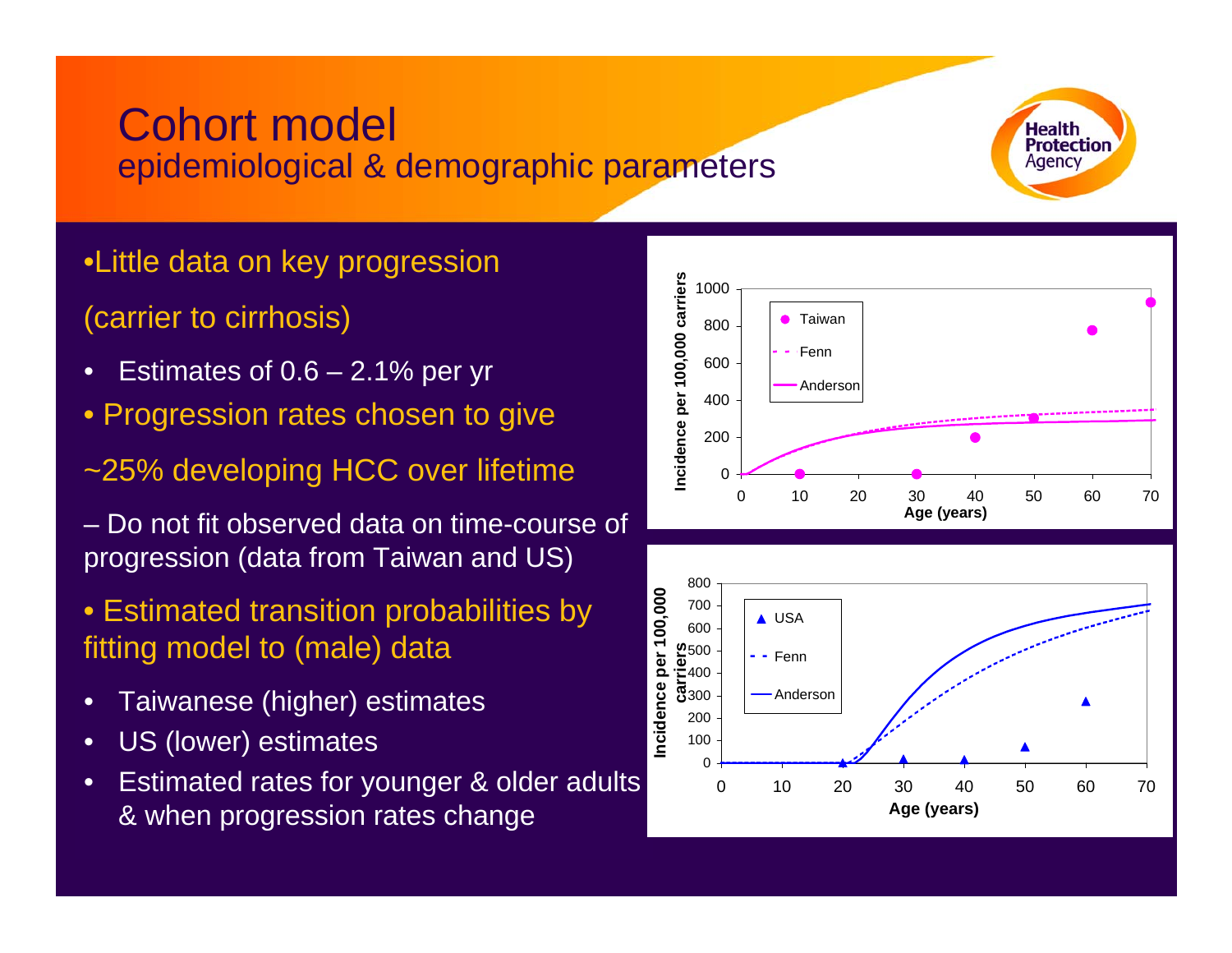# Cohort model epidemiological & demographic parameters



### • Estimated lower progression rates for females

- • Based on difference in HBV mortality (HCC & cirrhosis) observed in The Gambia
- • Rates 5 times lower than for men

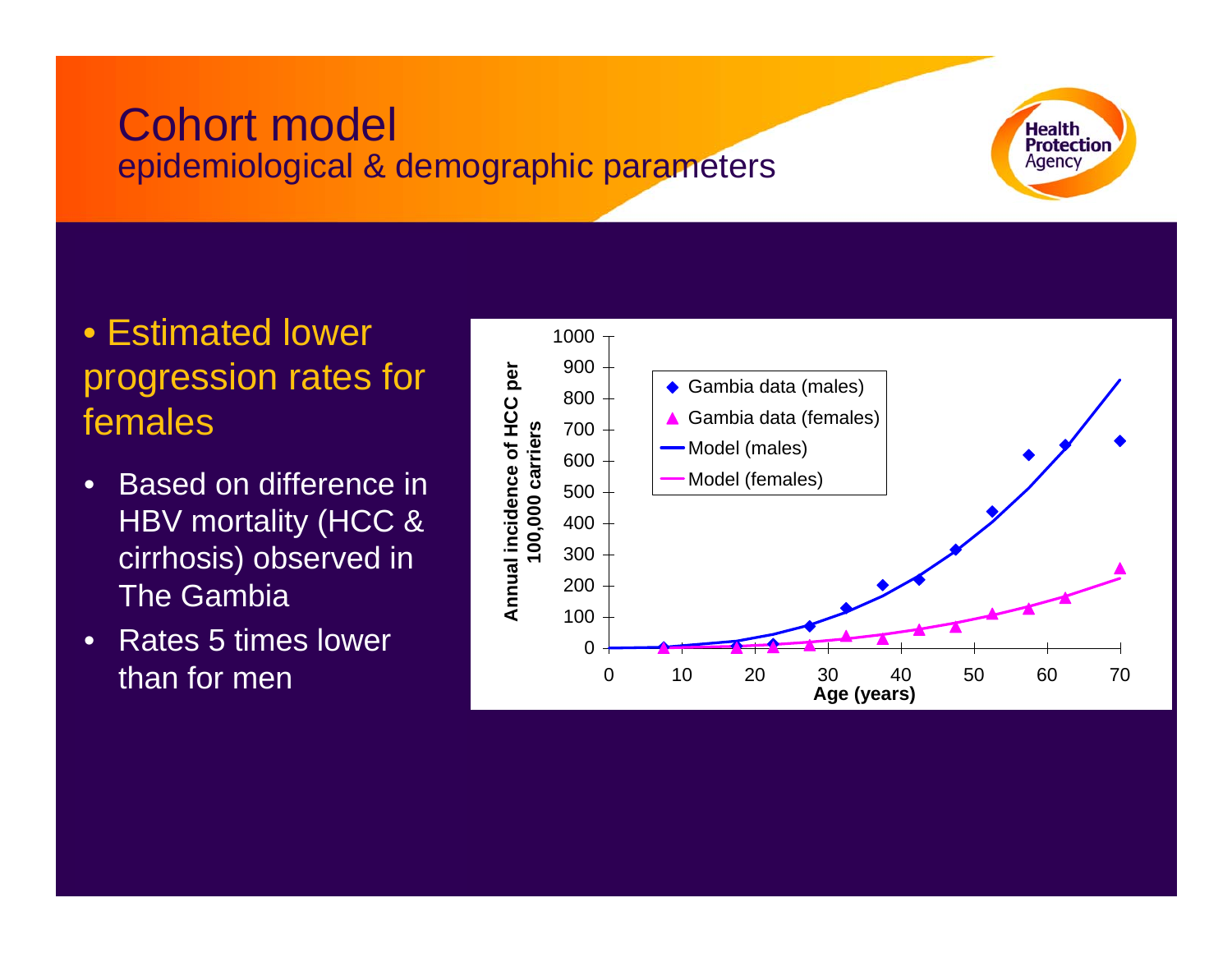# Cohort model other assumptions (base-case)

- Vaccine coverage = 90%
- •Both infant and adolescent
- Vaccine efficacy = 90%
- •Both infant and adolescent
- Life-long immunity
- Adolescent vaccination given at 12 years of age

• Future costs and health benefits are discounted at 3.5% per annum (as recommended by NICE)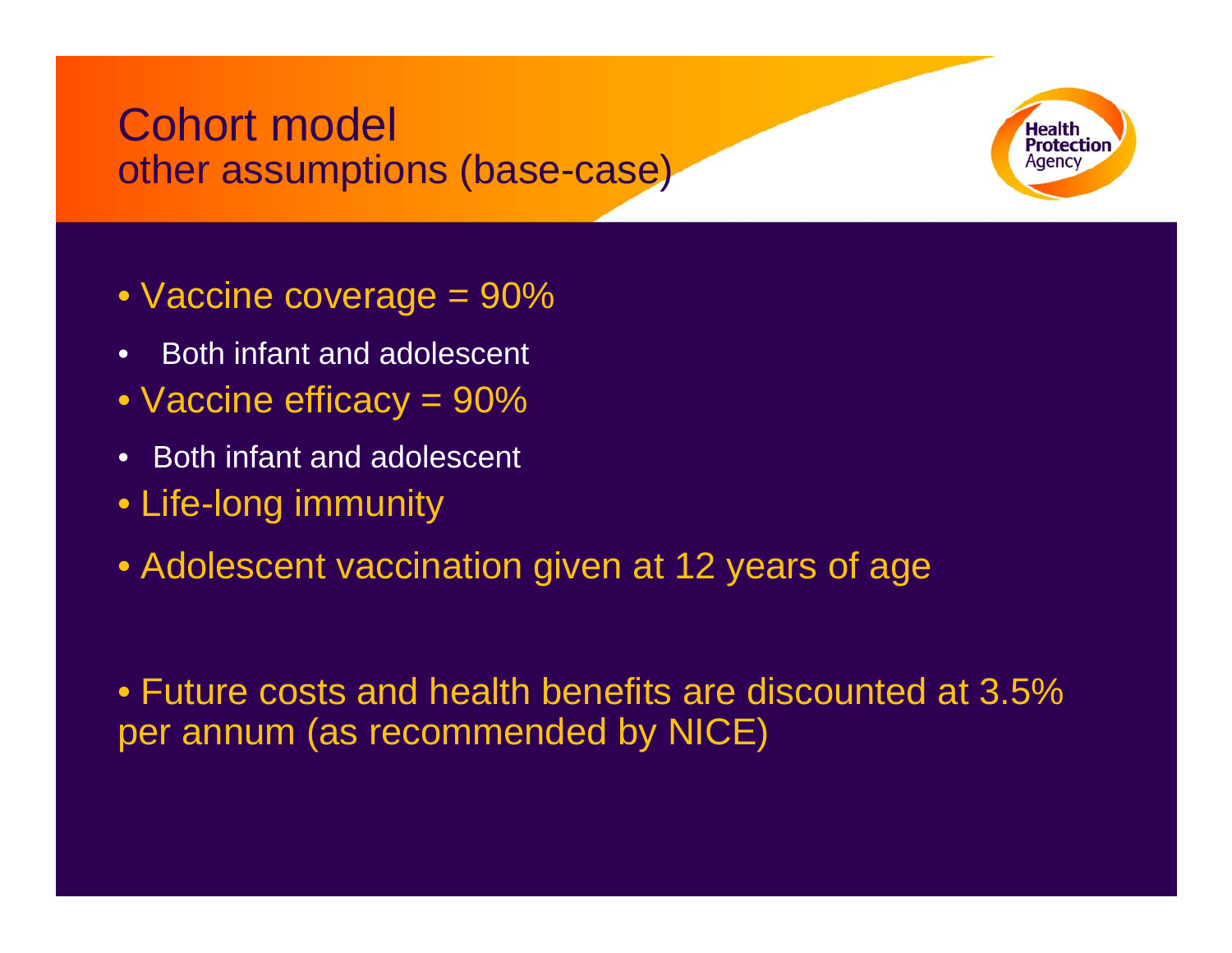### Cohort model cost parameters



• NHS perspective

#### • Base-case cost per vaccine course

- $\bullet$  Infant = £15 (3  $\,$ doses @ £5)
- $\bullet$  Adolescent = £15 (2 doses plus £5 administration)
- Treatment costs taken from literature & standard sources • often HCV

• Inflated to £2003

| <b>Item</b>                         | <b>Units</b><br>(per) | Cost<br>(E) | <b>Source</b>                               |
|-------------------------------------|-----------------------|-------------|---------------------------------------------|
| <b>Acute HBV (no</b><br>transplant) | <b>Episode</b>        | 1,747       | Struve &<br>Giesecke (1993)                 |
| Compensated<br><b>cirrhosis</b>     | Year                  | 1,674       | Grieve &<br><b>Roberts (2002)</b>           |
| <b>Decompensated</b><br>cirrhosis   | Year                  | 10,114      | Grieve &<br><b>Roberts (2002)</b>           |
| <b>HCC</b>                          | Year                  | 9,729       | Grieve &<br><b>Roberts (2002)</b>           |
| <b>Fulminant</b><br>hepatitis       | <b>Episode</b>        | 4,401       | <b>NHS Reference</b><br><b>Costs (2003)</b> |
| Liver transplant                    | <b>Episode</b>        | 50,518      | Grieve &<br><b>Roberts (2002)</b>           |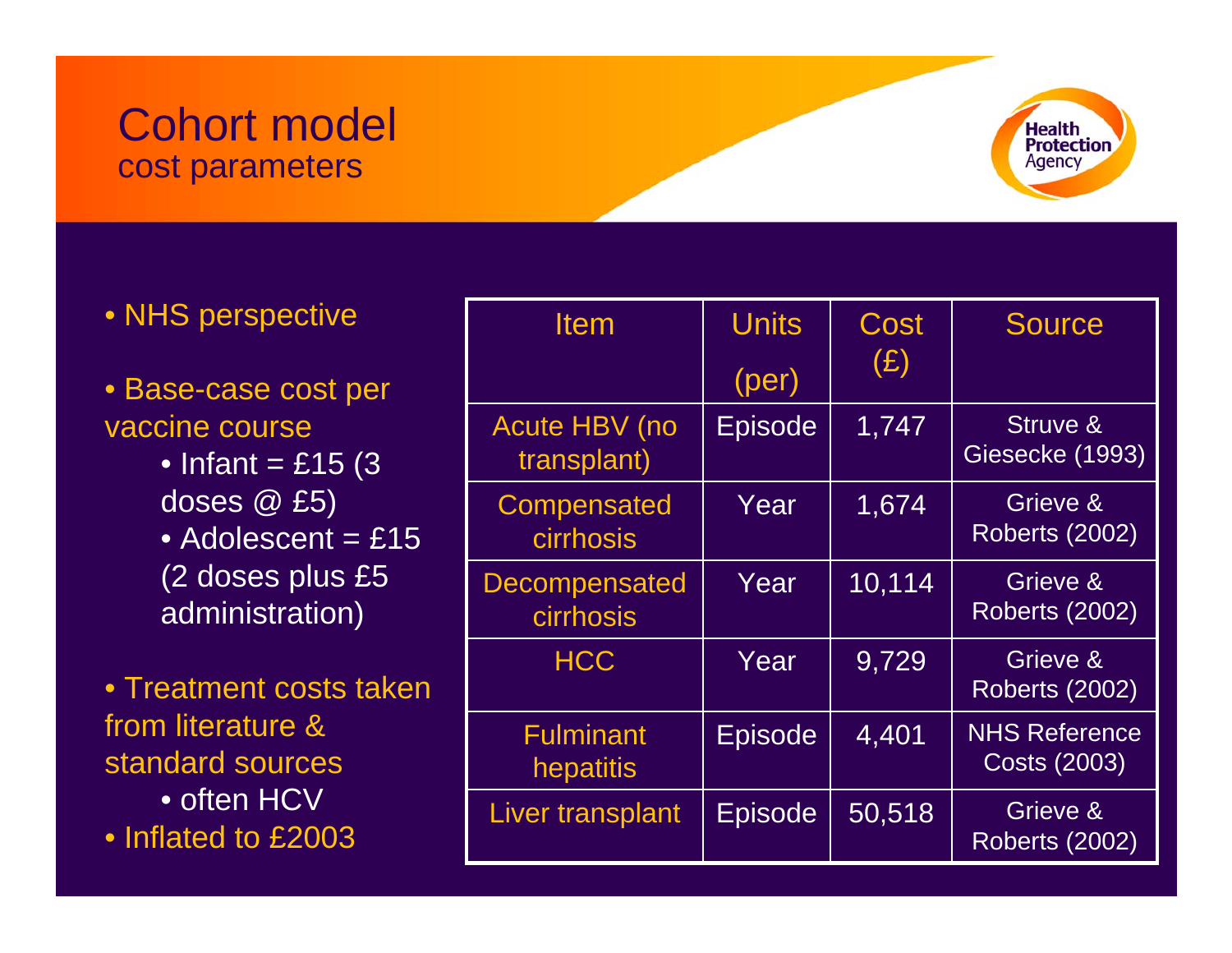# Base-case results: universal infant vaccination



Estimated number of HBV associated deaths and acute morbidity in cohort with and without universal infant vaccination



~80 % reduction in HBV associated deaths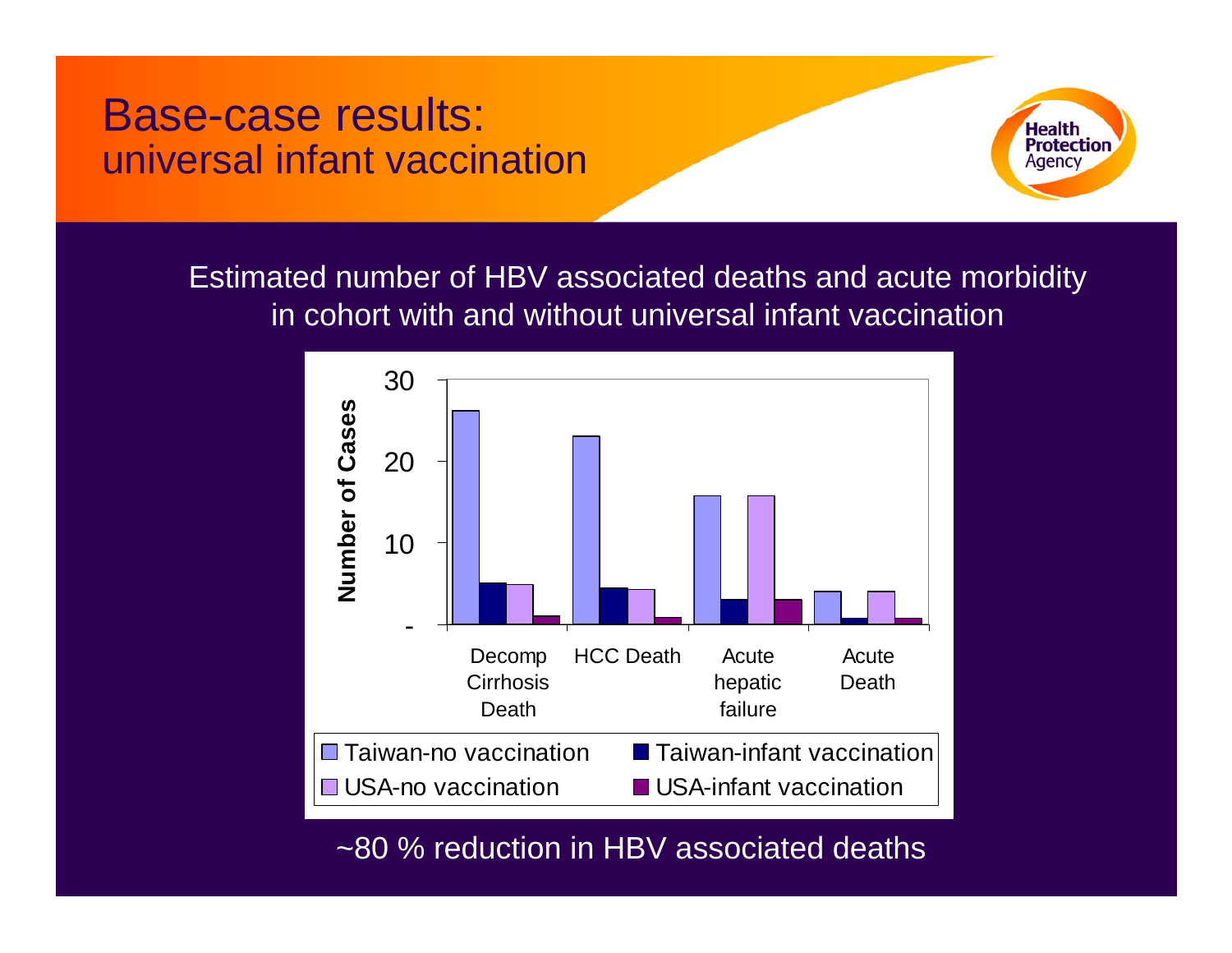Base-case results: universal adolescent vaccination



Estimated number of HBV associated deaths and acute morbidity in cohort with and without universal adolescent vaccination



~60 % reduction in HBV associated chronic deaths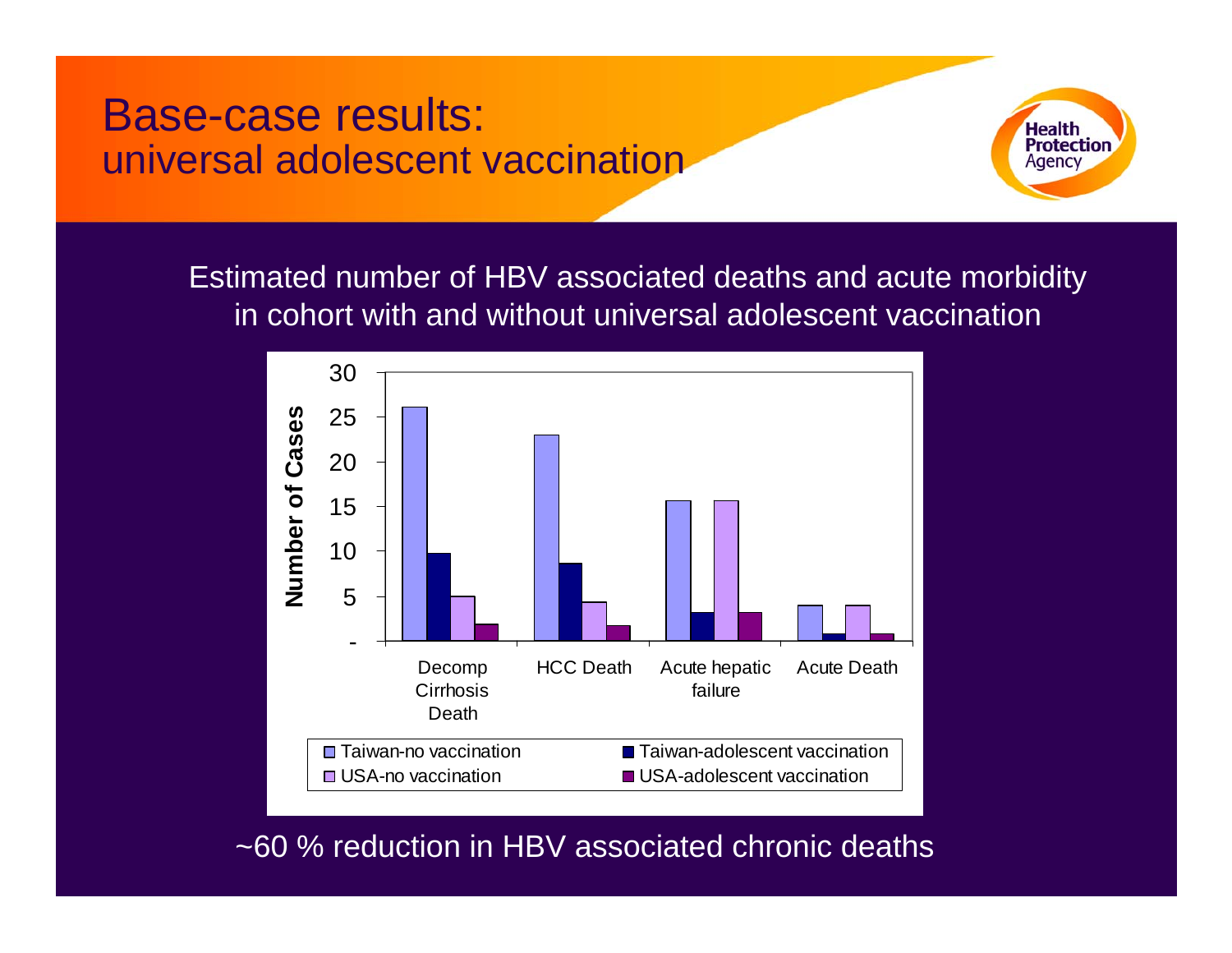Cost-effectiveness Base-case results



#### Cost (£) per discounted life year gained of vaccination compared with current strategy

|                                      | <b>Infant</b> | <b>Adolescent</b> |
|--------------------------------------|---------------|-------------------|
| <b>Taiwan (high)</b><br>progression) | 41,000        | 30,000            |
| <b>USA (lower</b><br>progression)    | 106,000       | 73,000            |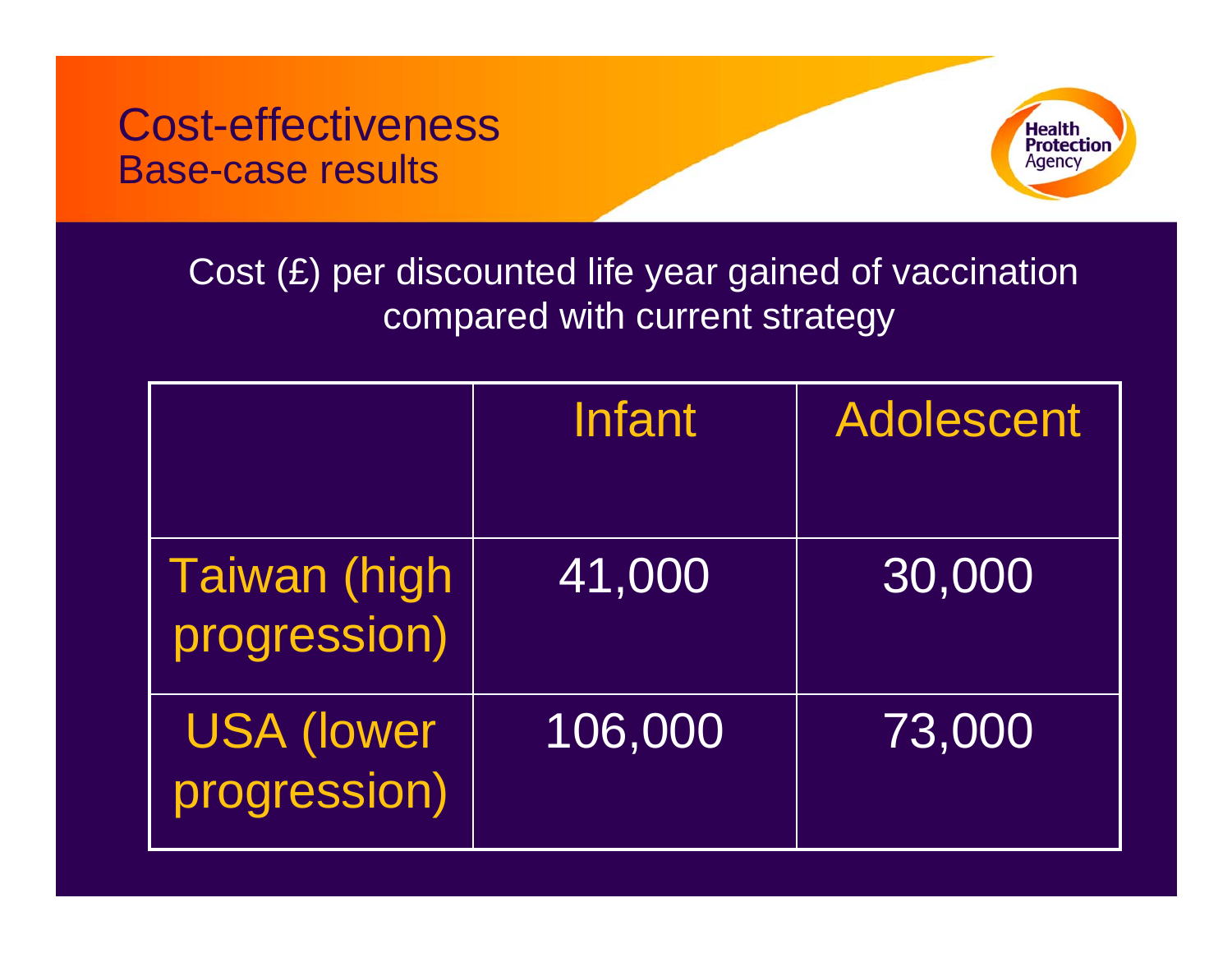Cost-effectiveness Sensitivity to discount rate



### Cost (£) per discounted life year gained of vaccination compared with current strategy. No discounting of benefits

|                                   | Infant  | <b>Adolescent</b> |
|-----------------------------------|---------|-------------------|
|                                   |         |                   |
| <b>Taiwan (high</b>               | 41,000  | 30,000            |
| progression)                      | 5,700   | 6,400             |
| <b>USA (lower</b><br>progression) | 106,000 | 73,000            |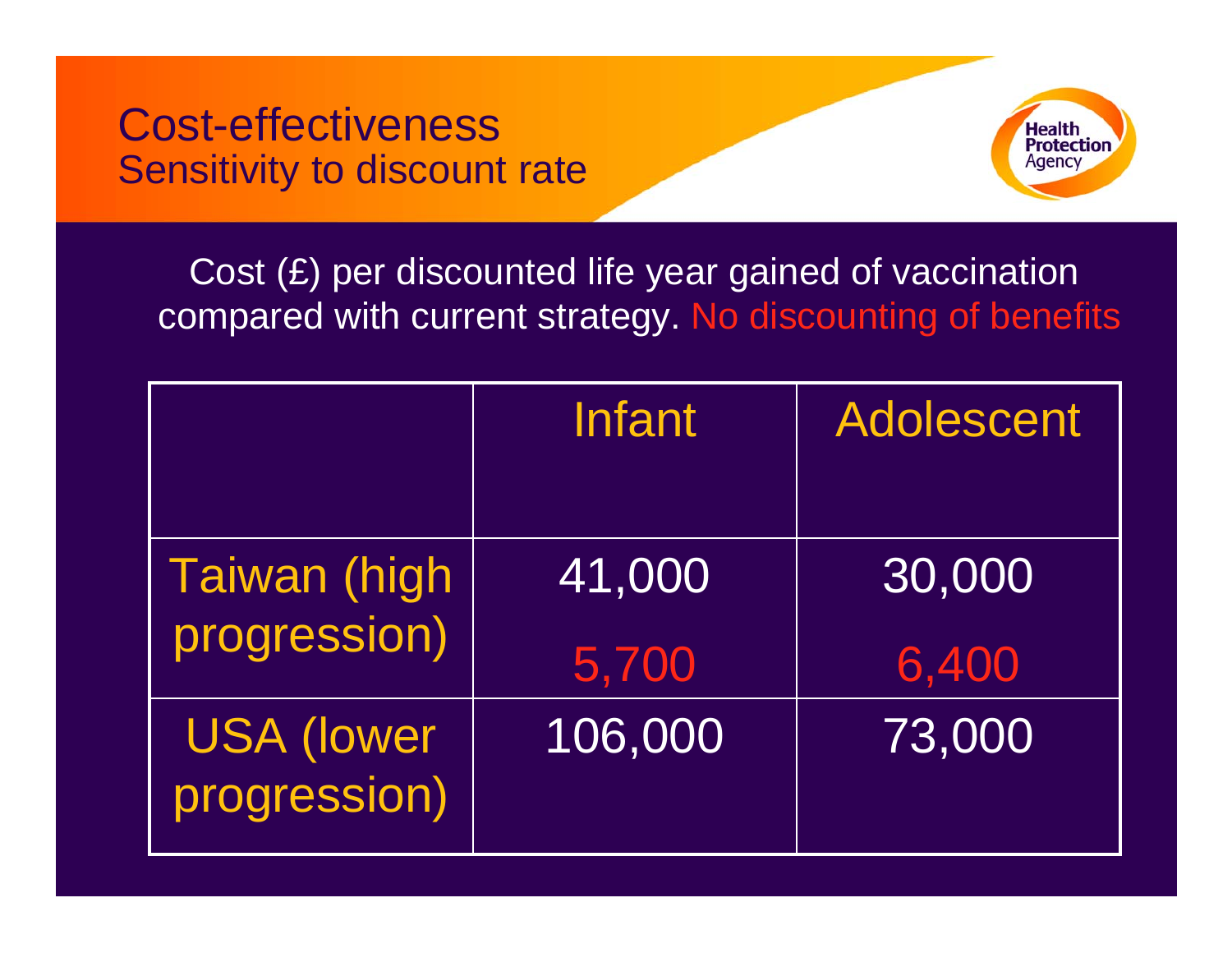# Cost-effectiveness Sensitivity to cost per course



Cost per Life Year Gained (£) **Cost per Life Year Gained (£)**

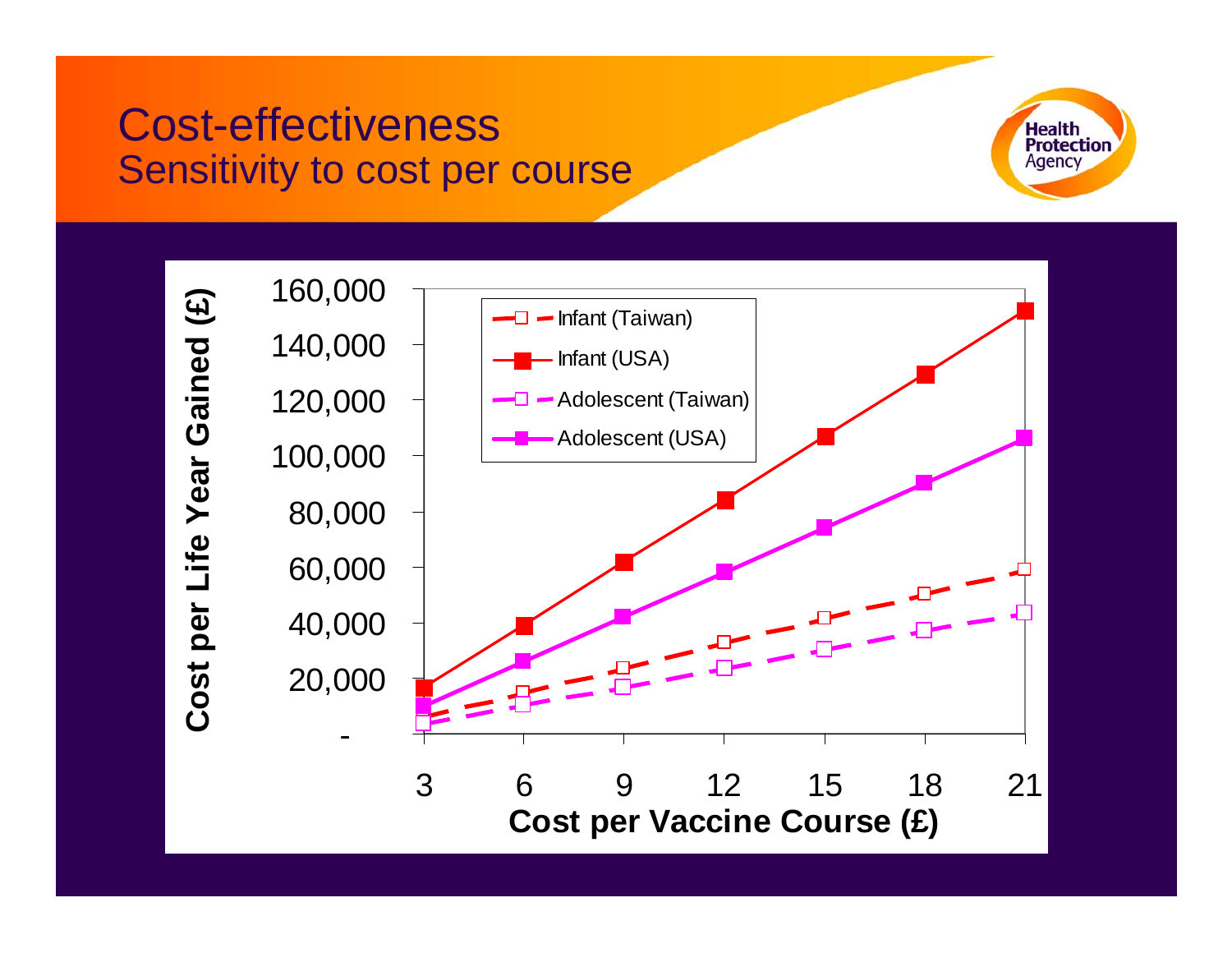# Cost-effectiveness: Sensitivity to incidence



Cost per life-year gained of infant vaccination compared with current strategy for UK population and South Asians

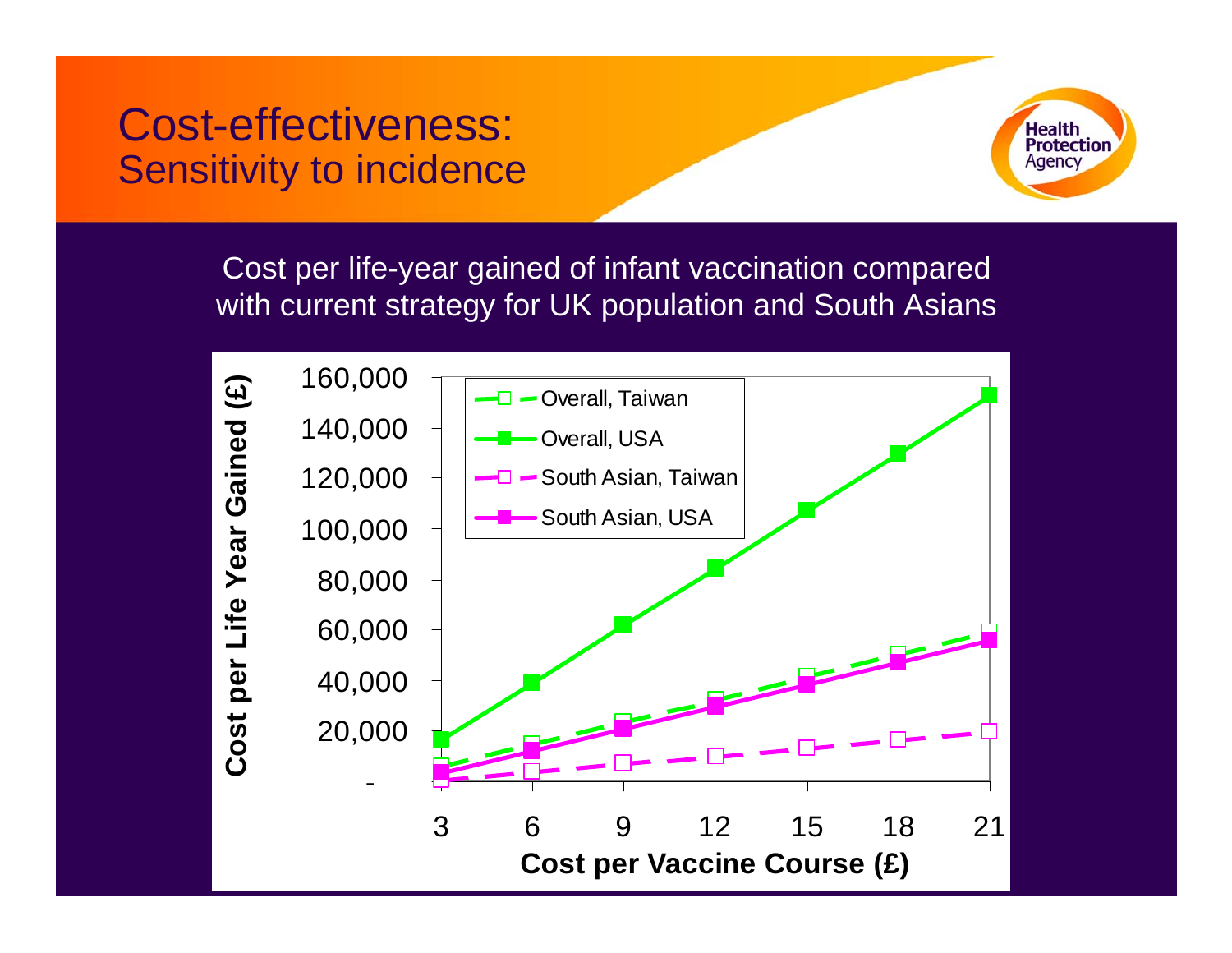# Cost-effectiveness: Length of immunity



Cost per life-year gained of infant vaccination compared with current strategy for UK population and South Asians

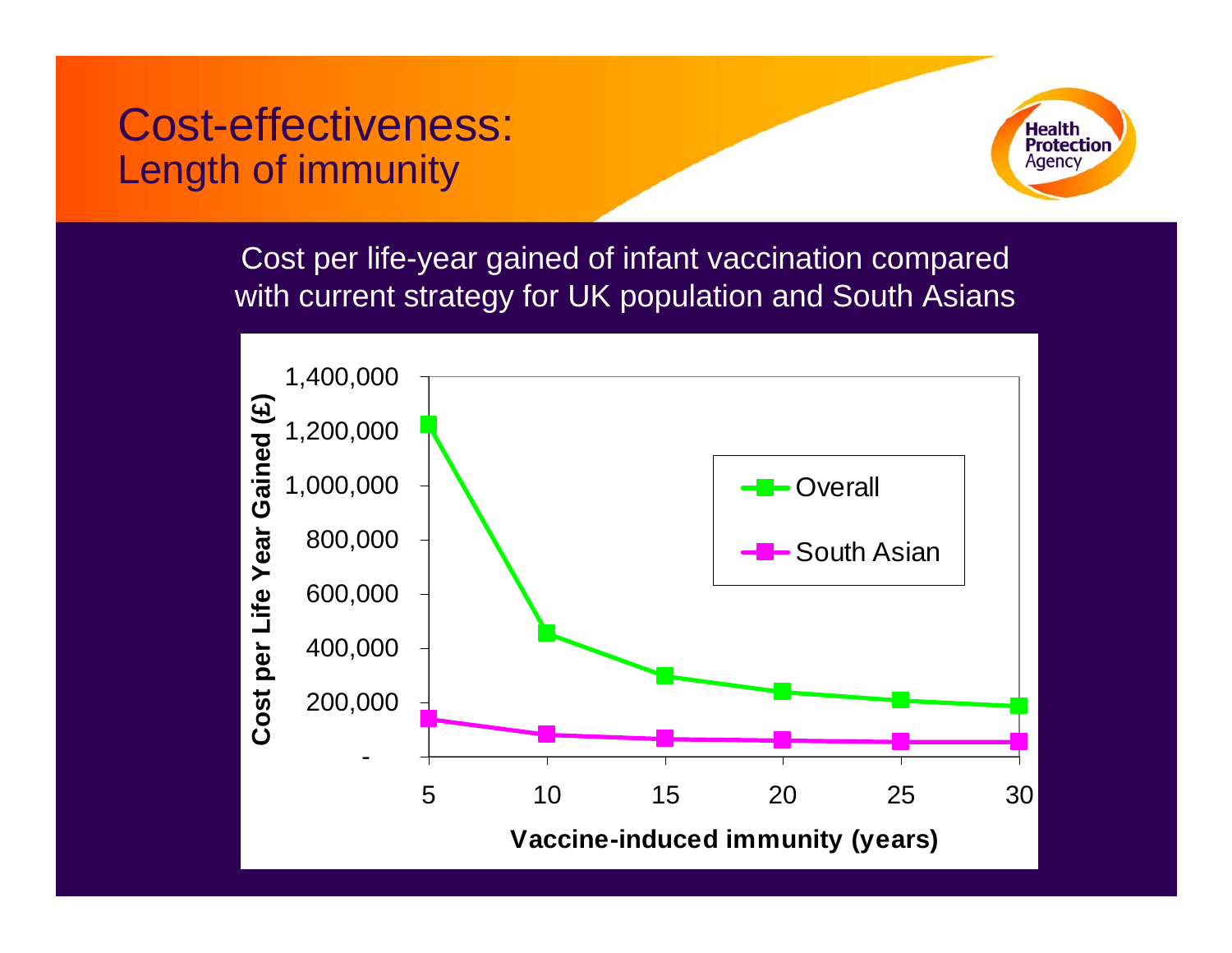# Cost-effectiveness



#### • Adolescent vaccination less effective, but more costeffective

- •As vaccine given closer to age at which risk is highest
- •Assumes costs per course for infant & adolescent are the same
	- At £33 per course (Wallac e et al.)
	- cost per LYG ~ £70,000 (base-case, Taiwan)
- South Asian incidence is higher than overall UK population
- •More cost-effective to vaccinate South Asians (& other ethnic groups)
- $\bullet$ If 40% of population with higher incidence (assumed = South Asians)
- •Cost per LYG (infant) = 30,000 (Taiwanese progression rates)
- •May be cost-effective to target populations with high ethnic minority population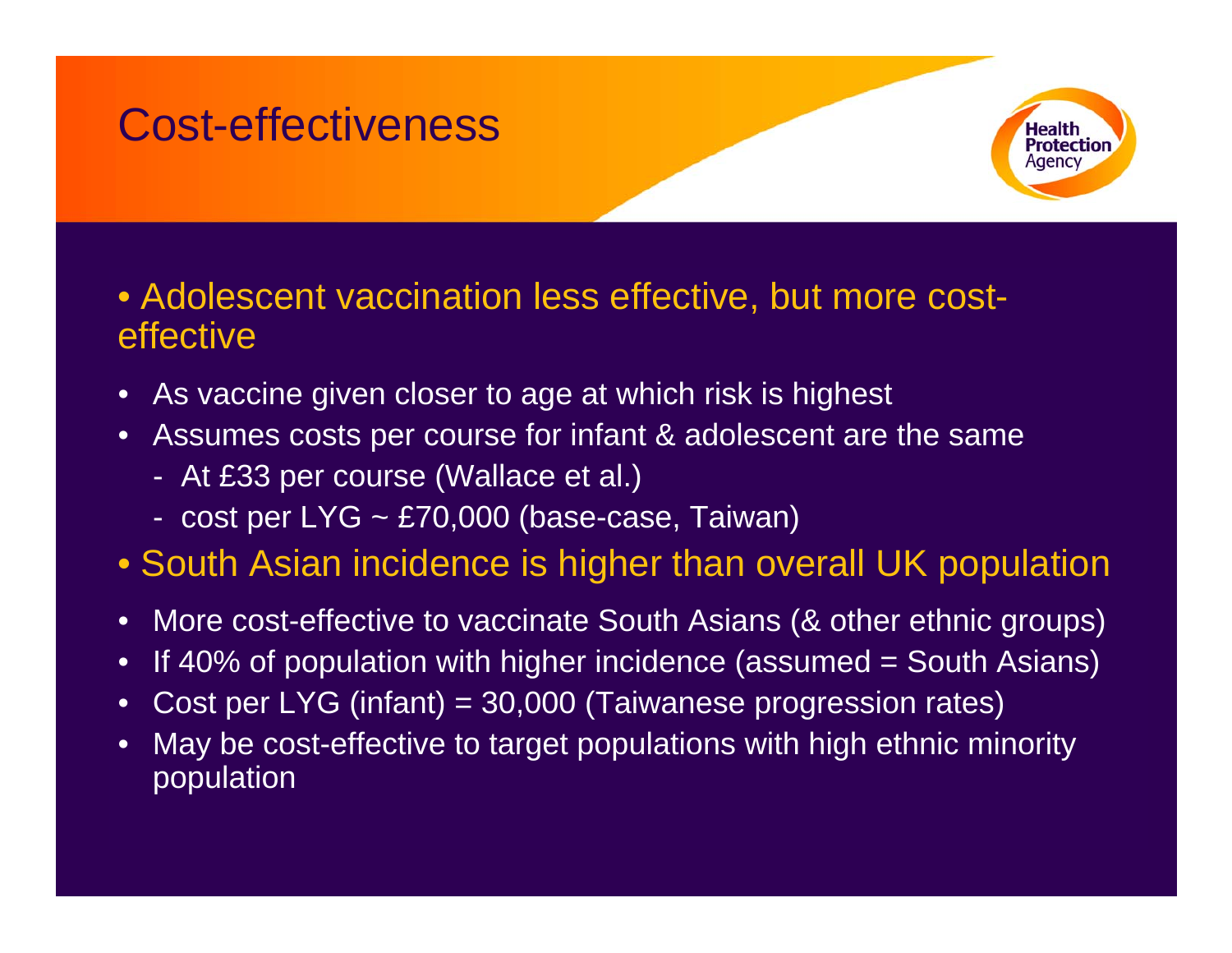Alternative (selective strategies) Prison vaccination (A Sutton)



- IDUs are major risk group for HBV
- More likely to be imprisoned than others
- HBV vaccination is being offered on reception to prisons in England & Wales
- –3 dose programme (0, 7, 21 days)
- Model developed to assess
- Coverage expected in IDUs over time
- – $-$  Impact on HBV transmission over time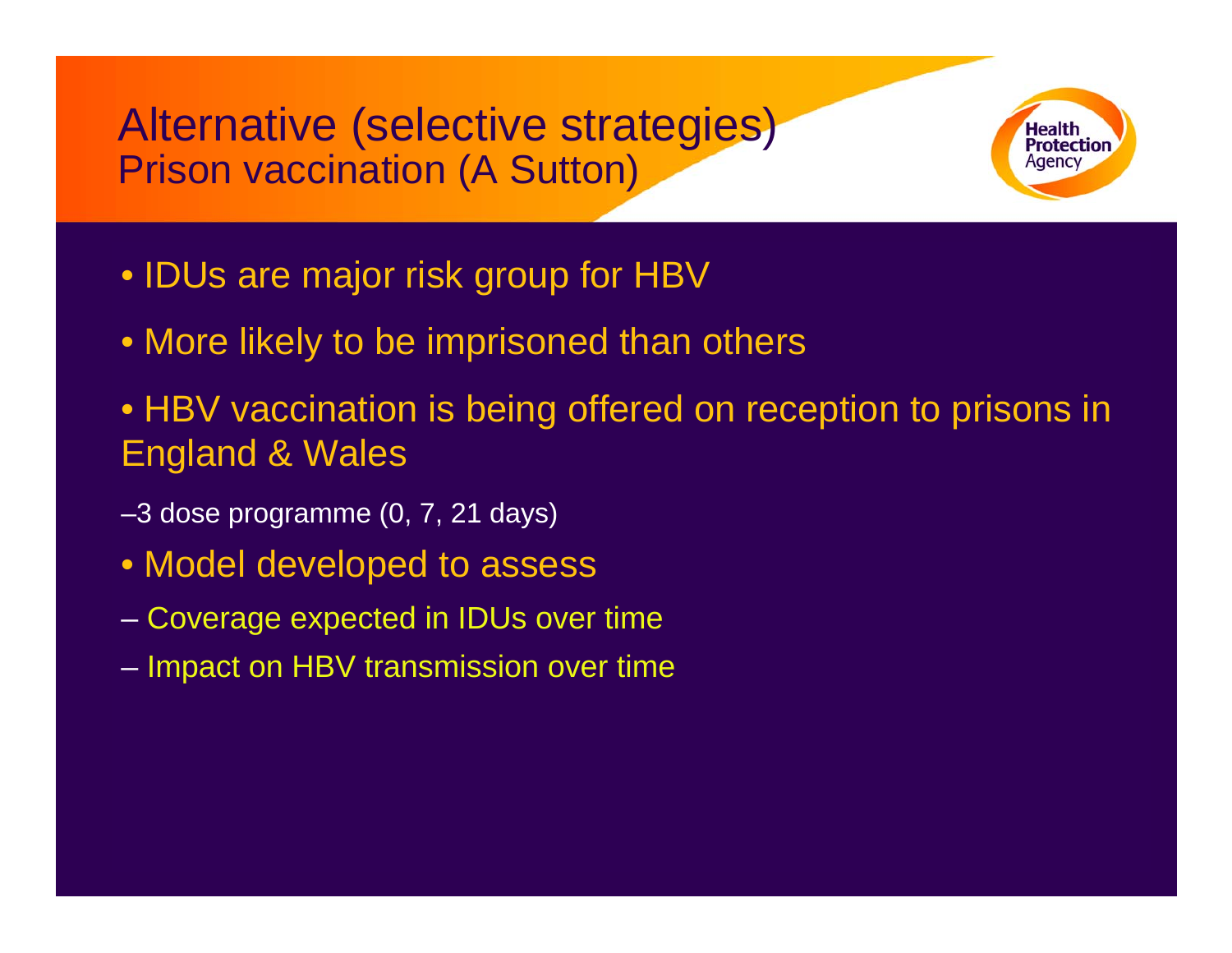# Parameterising the models

- Characteristics of IDUs
	- UA survey
- Imprisonment rates
	- Routine data, UA, Prison **Survey**
- Vaccine coverage
	- Scenario & routine surveillance
- Force of infection
	- UA survey





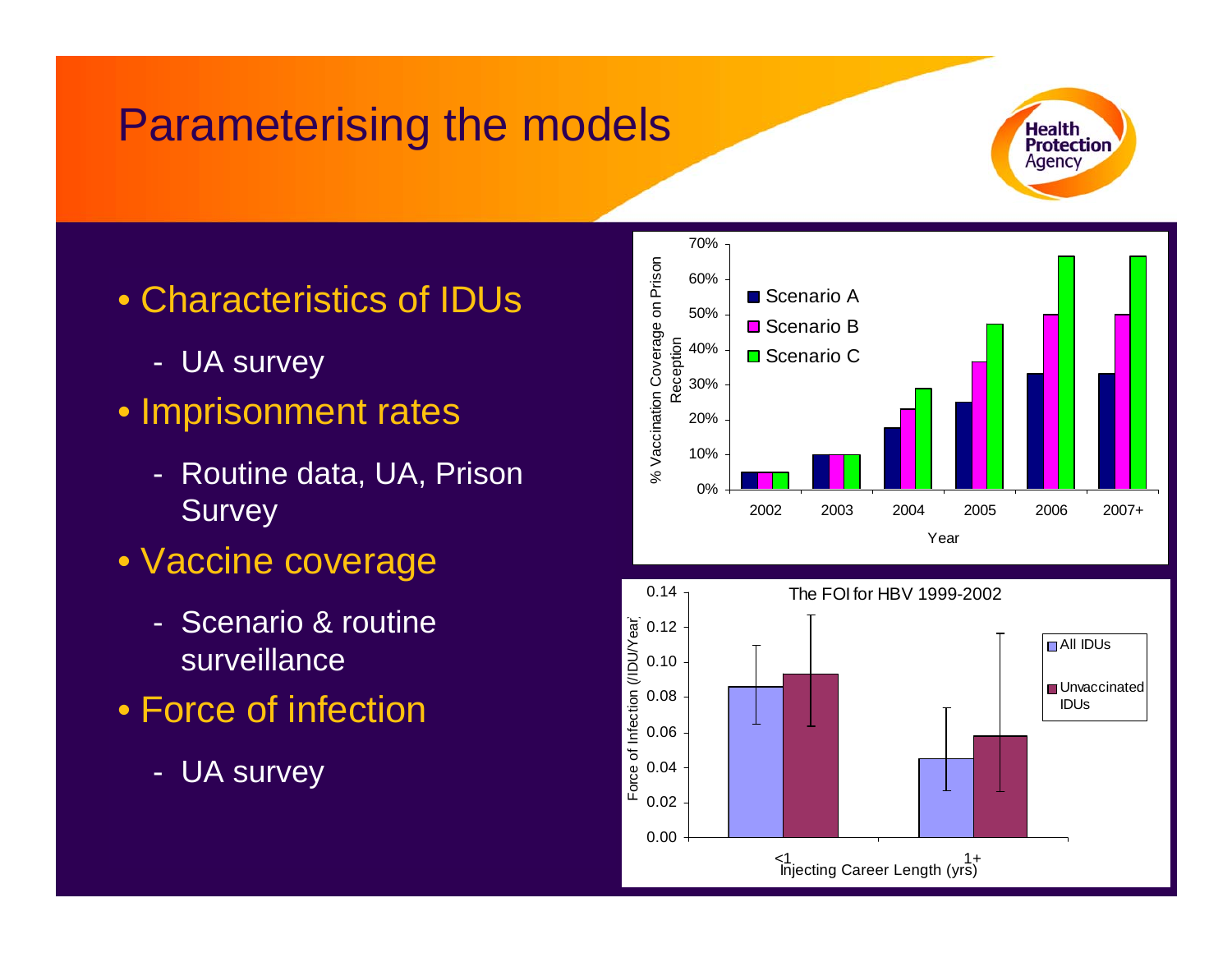# Model results



### • Estimated % IDUs vaccinated through prison programme



#### • Estimated impact on acute HBV